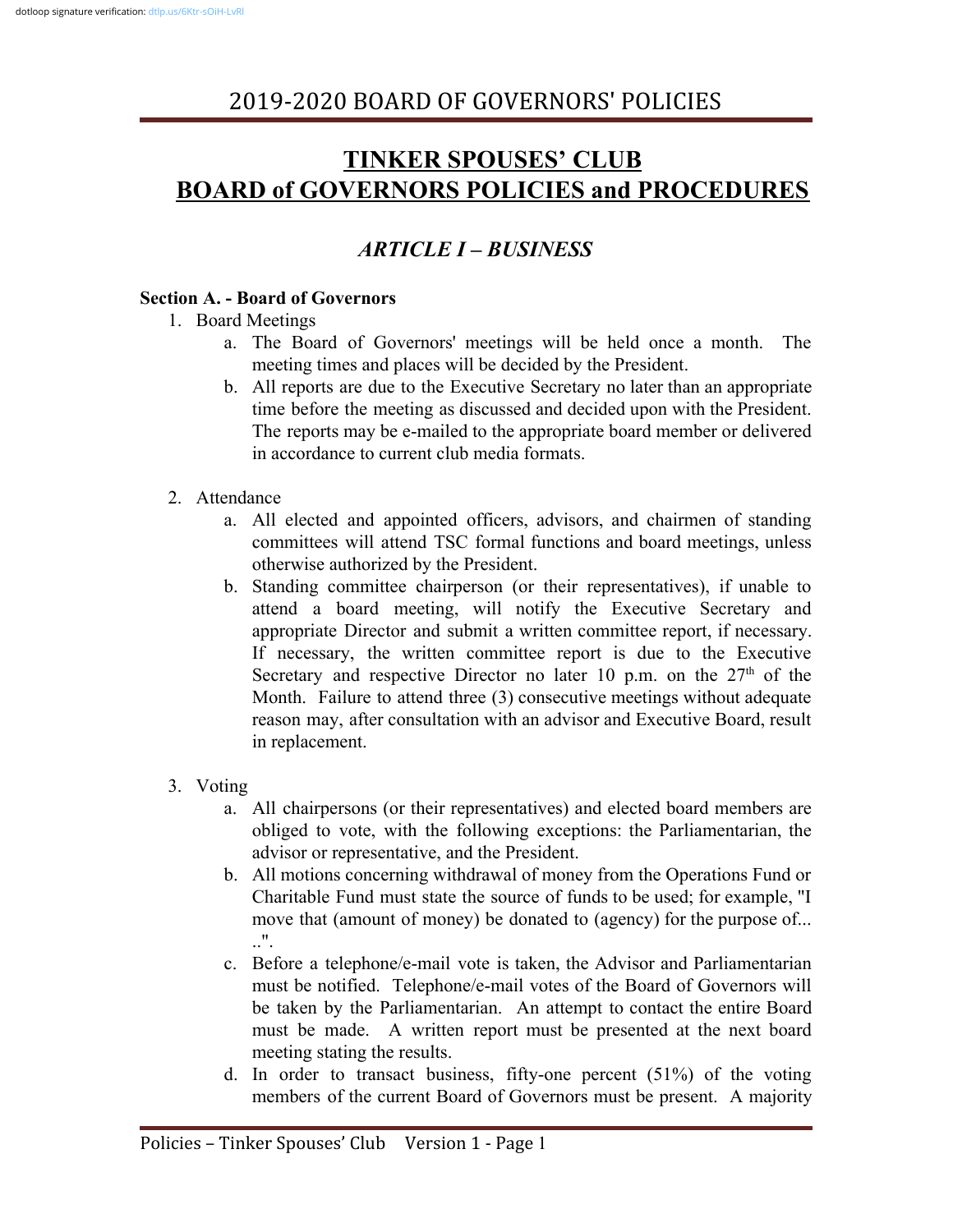vote of the quorum shall constitute Board approval. A quorum shall be fifty-one percent of the voting members of the filled Board of Governors positions present at the meeting, to include proxy votes. (must have min of ⅓ BOG members present to conduct voting)

- e. If a board member is unable to attend a meeting, he/she may recruit a board member who will be present to provide his/her vote by proxy.
- f. The President will vote only in the case of a tie or those individuals who have a conflict of interest (i.e. a member of the organization which will receive money for services rendered).
- g. In cases of conflict of interest, the board member will abstain from the vote.
- 4. Agenda and Reports
	- a. The President will be notified, by the Directors, of items for the agenda 72 hours prior to the next Board meeting.
	- b. All motions must be presented to the President, and Parliamentarian, in writing, 72 hours prior to the next board meeting. (E-mail is acceptable.)
- 5. Job Descriptions
	- a. Each board member will maintain a current job description and it will be reviewed annually and changes must be given to the Parliamentarian by the February Board meeting.
	- b. The job description and recommendations for changes will then be reviewed by the President and Parliamentarian and changes will be made to update the job descriptions.
	- c. The Parliamentarian will have new/revised job descriptions available for the new board members at the May joint board meeting.
- 6. Service and Succession
	- a. Members who serve on the Board of Governors shall hold only one voting position at any given time.
	- b. Board members may serve for only two (2) successive terms, or parts thereof in the same office or position.
- 7. Records
	- a. All board members and Advisors will maintain current copies of the TSC Constitution, By Laws, Board of Governors' Policies and "The A-B-C's of Parliamentary Procedure". (Electronic Copies are acceptable via email/drive)
	- b. All board members must keep all reports pertaining to their position for one (1) year and minutes from the previous year, with the exception of the Operations Treasurer, the Charitable Treasurer and the Executive Secretary. The Treasurers must keep all financial records in hard copy at the Thrift Shop and digitally in an additional location for seven (7) years,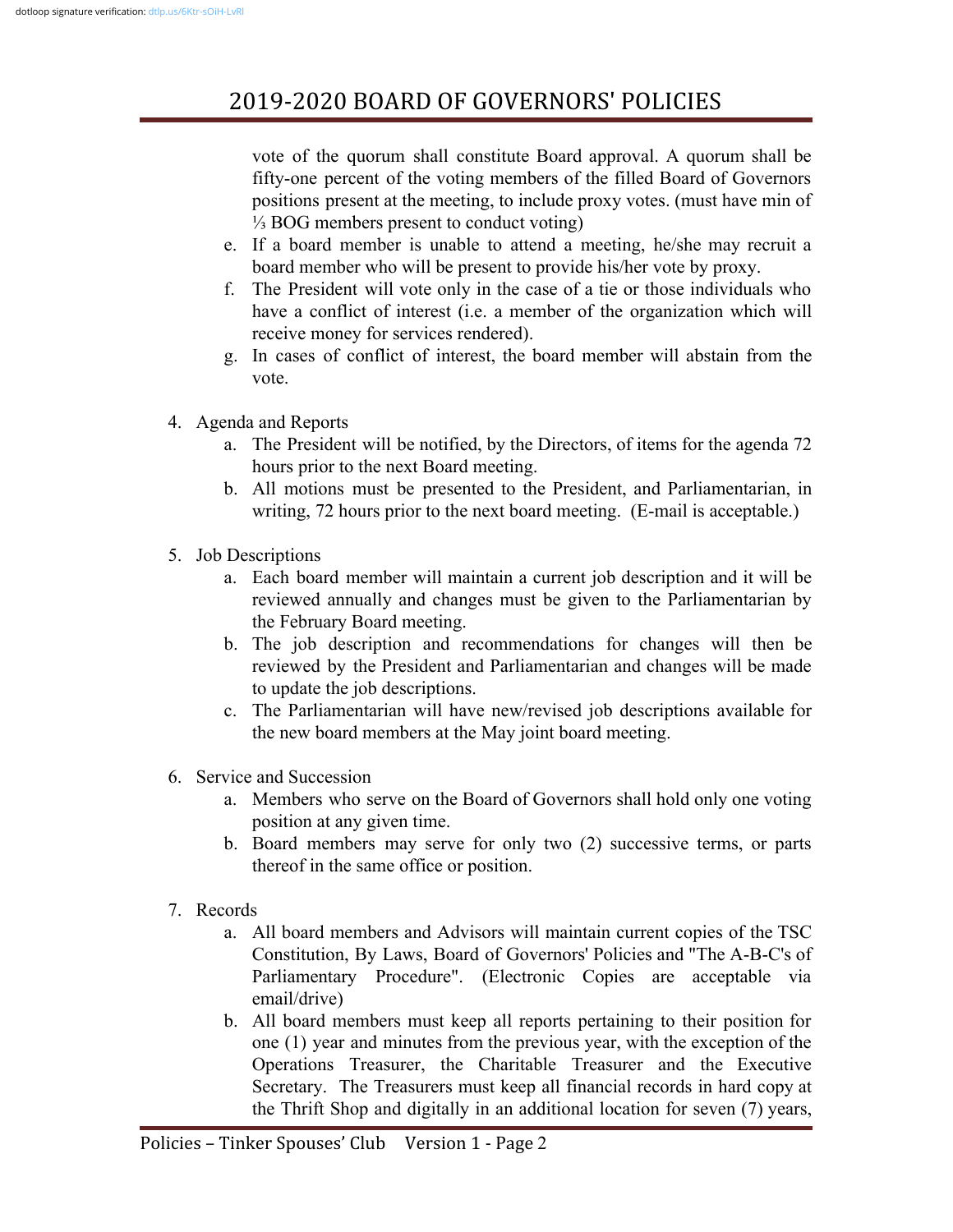which is the legal time of the statute of limitations. In addition, the Executive Secretary must keep the minutes (history of TSC) for seven (7) years. If any board member has financial records on file pertaining to their board position, these records must be kept for three (3) years. Any other information relevant to the board position, not included in board reports, should be kept for the duration of its utility as a resource.

### **Section B. - Special Committees**

| <b>Thrift Shop</b><br>(Quarterly) | Charitable<br>(Quarterly)      | <b>Scholarships</b><br>(As needed) | <b>Budget</b><br><b>Review</b><br>(March &<br>January) | <b>Policy</b><br><b>Revision</b><br>(As needed) | $*$ Job<br><b>Description</b><br><b>Review</b><br>(Annually-Fe<br>bruary) | <b>Nomination</b><br>(March & April) |
|-----------------------------------|--------------------------------|------------------------------------|--------------------------------------------------------|-------------------------------------------------|---------------------------------------------------------------------------|--------------------------------------|
| Advisor                           | Advisor                        | Advisor                            | Advisor                                                | Advisor                                         |                                                                           | Advisor                              |
| President                         | President                      | President                          | President                                              | President                                       | President                                                                 |                                      |
| Charitable<br>Director            | Charitable<br>Director         | Charitable<br>Director             | Charitable<br><b>Director</b>                          | Charitable<br>Director                          |                                                                           |                                      |
|                                   |                                |                                    | Operations<br><b>Director</b>                          | Operations<br>Director                          |                                                                           |                                      |
| Parliamentarian                   |                                | Parliamentarian                    | Parliamentarian                                        | Parliamentarian<br>(Chairman)                   | Parliamentarian                                                           | Parliamentarian +<br>Any TSC member  |
|                                   |                                |                                    | Exec<br>Secretary                                      |                                                 |                                                                           |                                      |
|                                   |                                |                                    | Operations<br>Treasurer                                |                                                 |                                                                           |                                      |
| Charitable<br>Treasurer           | Charitable<br><b>Treasurer</b> | Charitable<br>Treasurer            | Charitable<br>Treasurer                                |                                                 |                                                                           |                                      |
| Thrift Shop<br>Manager            | Thrift Shop<br>Manager         |                                    |                                                        |                                                 |                                                                           |                                      |
|                                   | Scholarships                   | Scholarships                       |                                                        |                                                 |                                                                           |                                      |
|                                   | Charitable                     |                                    |                                                        |                                                 |                                                                           |                                      |
|                                   | Ways and<br><b>Means</b>       |                                    | Ways and<br><b>Means</b>                               |                                                 |                                                                           |                                      |

- 1. Budget Committee
	- a. Members of this committee shall be the advisor or representative, elected officers, Parliamentarian. The Operations Treasurer will act as the chairman of this committee.
	- b. The committee will prepare a proposed budget for the Operations and Charitable Fund, prior to the April Board of Governors meeting where it will be presented for approval. The proposed budgets will then be posted at the Tinker Thrift Shop by the April function, and be included on the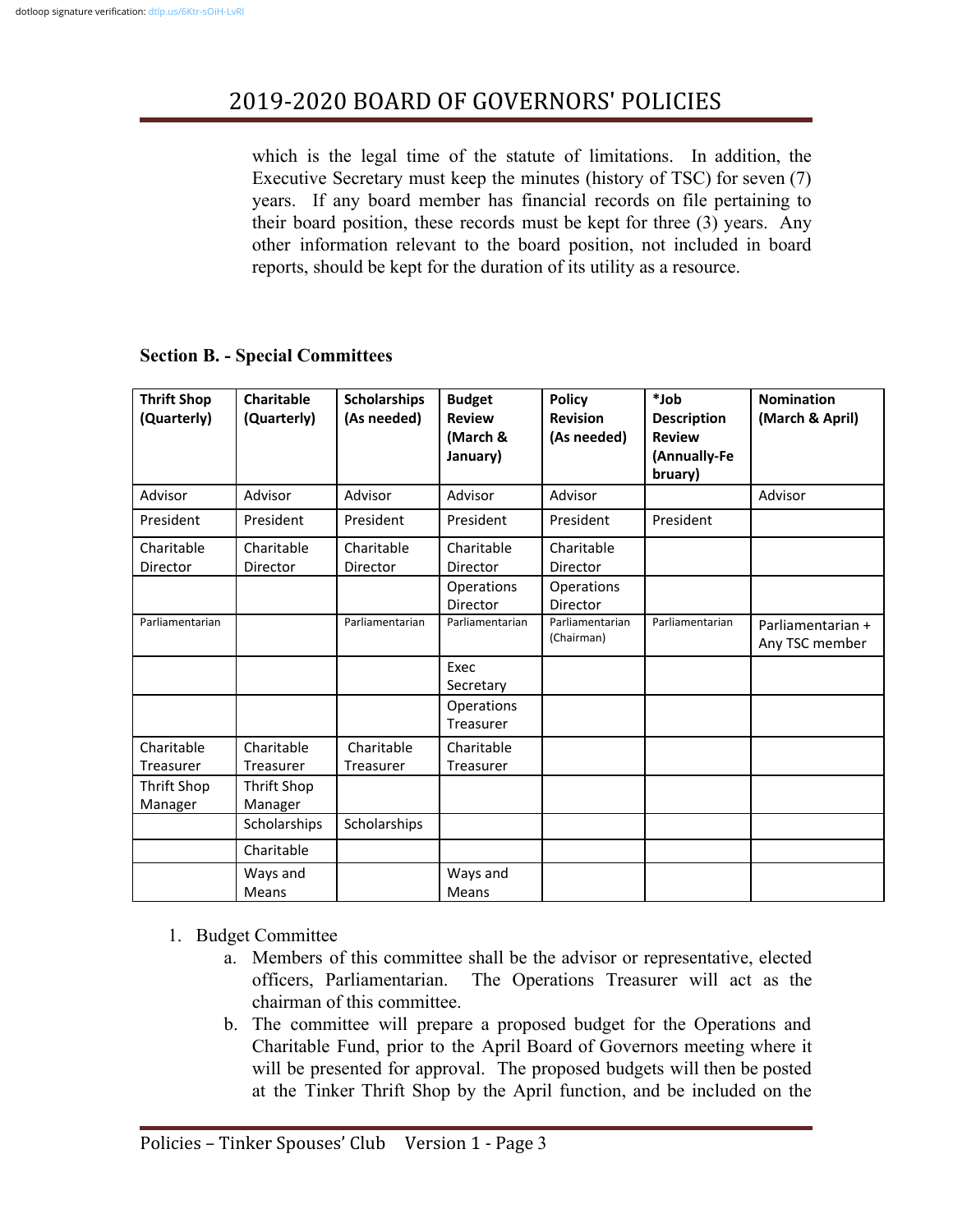website. The budgets will then be presented to the General Membership for approval at the May function or sent via email in April/May for approval

- c. At the discretion of the Treasurers, the committee will review the budget and present any revisions to the Board of Governors at the January meeting
- 2. Policy Revision Committee
	- a. Members shall be an advisor or representative, elected officers, and Parliamentarian. The Parliamentarian shall act as chairman of this committee.
	- b. The duties of the committee are to present revised Board of Governors' Policies, the Constitution and the By-laws to the incoming board for their approval.
	- c. Interim policy changes may be made at any time upon recommendation of the Policy Revision Committee and with the approval of the Board of **Governors**
- 3. Nomination Committee

Refer to ARTICLE II; Section A of the By-Laws

### **Section C. – Guests**

- 1. A person eligible for membership in the TSC may attend only one function as a guest.
- 2. Members may not invite the same guest to more than one function during the board year, except a bonafide houseguest.
- 3. A bonafide houseguest is a person with a permanent address 50 miles outside the Oklahoma City Region.

### **Section D. - Lunches/Brunches/Special Coffees**

- 1. Attendance and Reservations
	- a. TSC members always have priority on reservations. The Board of Governors may limit guests (other than bonafide houseguests) for those months which may be over-subscribed, due to an outstanding speaker or program.
	- b. Reservations may be canceled without charge no later than 5:00 p.m. on the Friday preceding the function.
	- c. Walk-ins (one without a reservation) may obtain a non-cancelled reservation if available, but must assume payment of his/her own function.
- 2. Billing
	- a. A member will be billed for any non-cancelled function reservation for themselves or their guest.
	- b. Standard procedure for billing errors is to credit the member's account.
	- c. All official TSC speakers and/or guests, as determined by the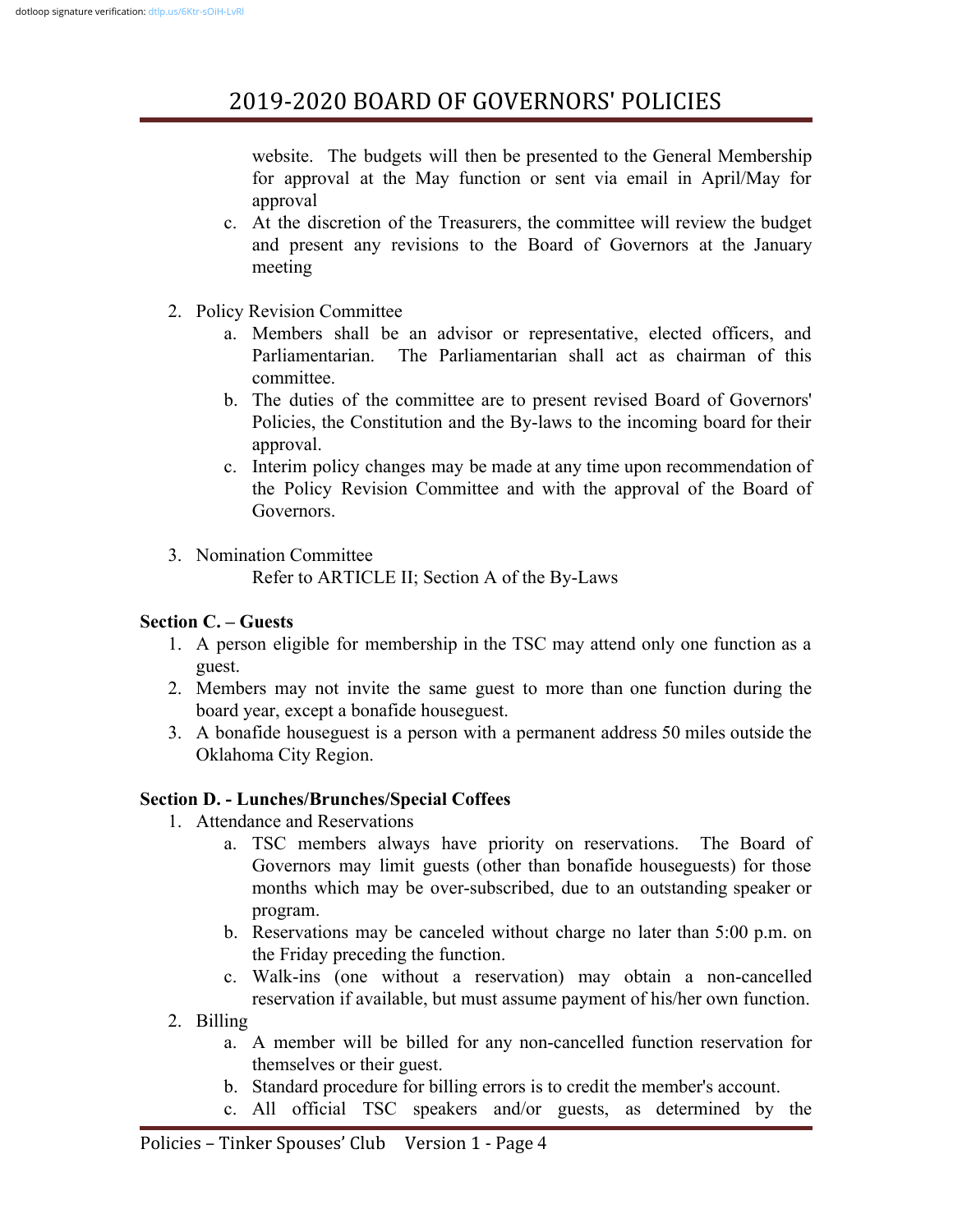Programs/Social Committee and President, will be billed to TSC.

### **Section E. – Special Activities**

- 1. Facilities Base facilities will be used for TSC sponsored activities whenever possible.
- 2. Attendance by members and guests
	- a. TSC members and their guests are eligible to attend. Special Activity groups may include, but not limited to: Lunch Bunch, Golf, Bunco, Book, and Dinner Out. These groups are responsible for contacting Membership Committee Chairperson on group activity and attendance for that board year.
	- b. TSC members may use Special Activity as a recruitment opportunity.
	- c. Each Special Activity Coordinator is responsible for taking attendance. Members and guests will be recorded.
- 3. Funding
	- a. Activities may be funded by the TSC with a written request to the TSC Board of Governors when there is participation of TSC members, with the exception of Duplicate Bridge, Bunco, Bookclub, Bowling, and who will not receive TSC funds and will be self-sustaining. Substitutes will not be funded.
	- b. Any program sponsored and or funded by the TSC, will be open to the General Membership.
	- c. Funds allocated to Special activities may only be spent to benefit the group as a whole, to include:
		- i. Administrative expenses (operating expenses)
		- ii. Supplies and materials
		- iii. Guest speakers
	- d. Operations Funds allocated to Special Activities will not be used to purchase gifts or food for individual members or groups.
	- e. For all Operation funds received or disbursed, chairperson of any or all clubs/activities will submit receipts with an explanation of expenses attached to the receipts. This information should be included in a quarterly report given to the Social Chairperson for presentation to the board. The quarterly reports are due in October, February, and May.
	- f. In addition, each club keeping separate monies must include that information in the quarterly report given to the Programs/Social Chairperson and be presented to the Board of Governors by the Special Activities Chairperson in October, February, and May.
	- g. Chairperson of any or all Internal Club Activities receiving or disbursing Operation funds will prepare estimated budgets for review and approval by the Board of Governors by the November and March Board meetings. Prior to the May Board meeting, all receipts must be submitted to the Programs/Social Chairperson on the Board of Governors or the specific special activities group shall be held liable for the funds. Funds for Special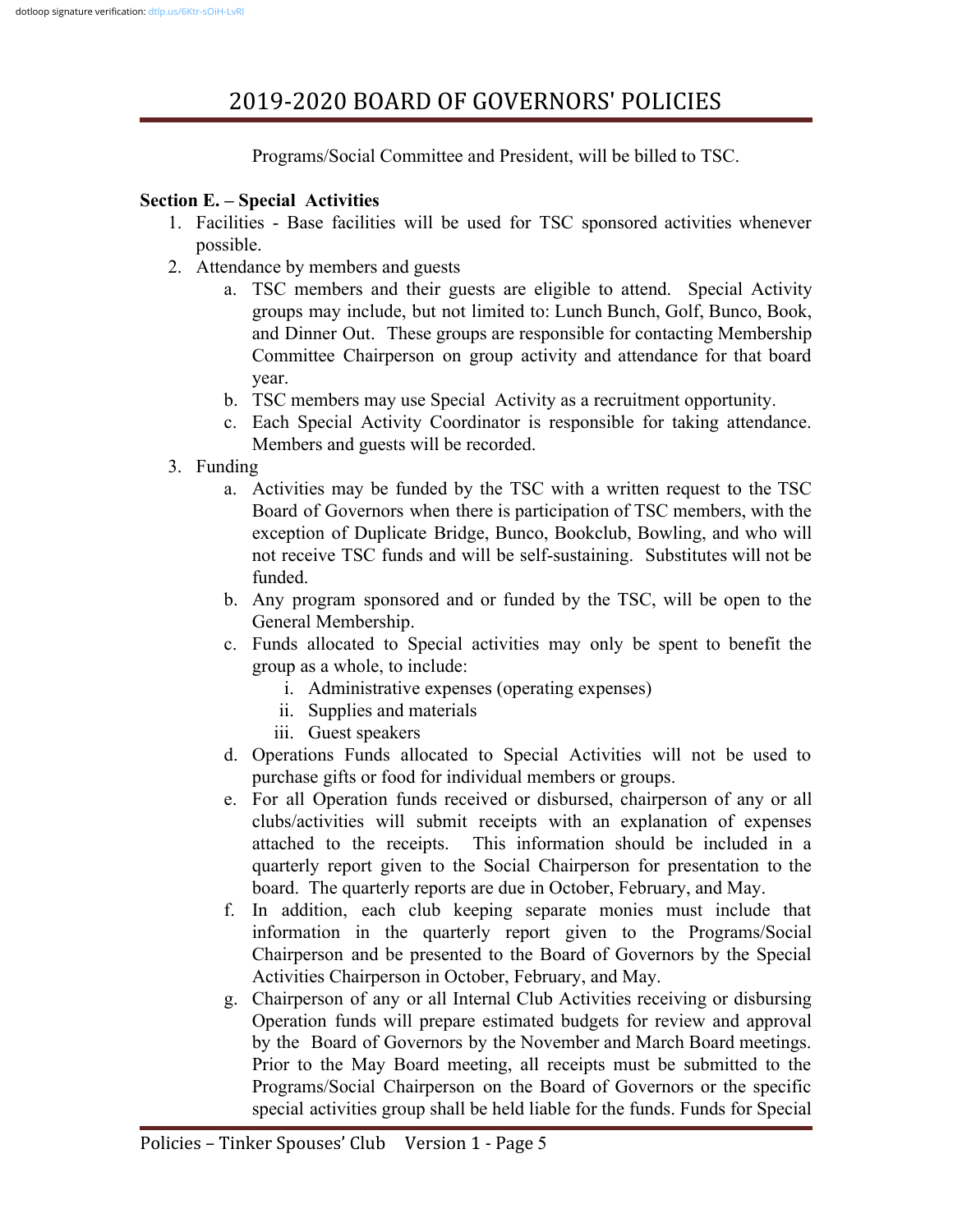Activities will not be held over or transferred to the next year's activities.

#### **Section F. – Fundraising/Special Events**

- 1. Facilities
	- a. Base facilities will be used for TSC sponsored activities whenever possible. Monthly social functions may be held at other facilities as appropriate.
- 2. Attendance by members and guests
	- a. TSC members and bonafide houseguests are eligible to attend. Other guests may attend only one function per board year whether or not they are eligible for membership.
	- b. Any TSC member who is aware of ineligible participation in any TSC activities will notify their group's chairperson and the TSC President.
	- c. Each Fundraising/Special Event Coordinator is responsible for taking attendance. Members and guests will be recorded.
	- d. Chairperson and co-chairperson are responsible for checking the TSC membership of all those attending activities, including committee members, as well as, participants.
- 3. Funding
	- a. A request for funds may be granted with approval of the TSC Board of Governors. These funds would be used for special tournaments (fees), art shows, demonstrations, etc., to which the entire TSC membership would be invited.
	- b. For all administrative funds received or disbursed, chairperson of any or all activities will submit receipts with an explanation of expenses attached to the receipts. This information should be included in a quarterly report given to the Ways and Means Chairperson for presentation to the board. The quarterly reports are due in October, February, and May.
	- c. Any requests for unexpected additional funds should be made to the Board of Governors before any anticipated deficit incurred.

### **Section G. – Thrift Shop Policies**

The Thrift Shop will operate in accordance with the Thrift Shop Charter.

### **Section H. – Scholarship Committee**

- 1. Committee Members The committee members will consist of the Scholarship Chairman, Co-chairman, an advisor or representative, Parliamentarian, Charitable Director, the President, and if not, then one TSC member in good standing. These members are approved, unless there is a conflict of interest.
- 2. Judges There will be three (3) judges one from local colleges, active duty military member and a TSC member.
- 3. Applicants Applicants will meet the guidelines as established by the Scholarship **Committee**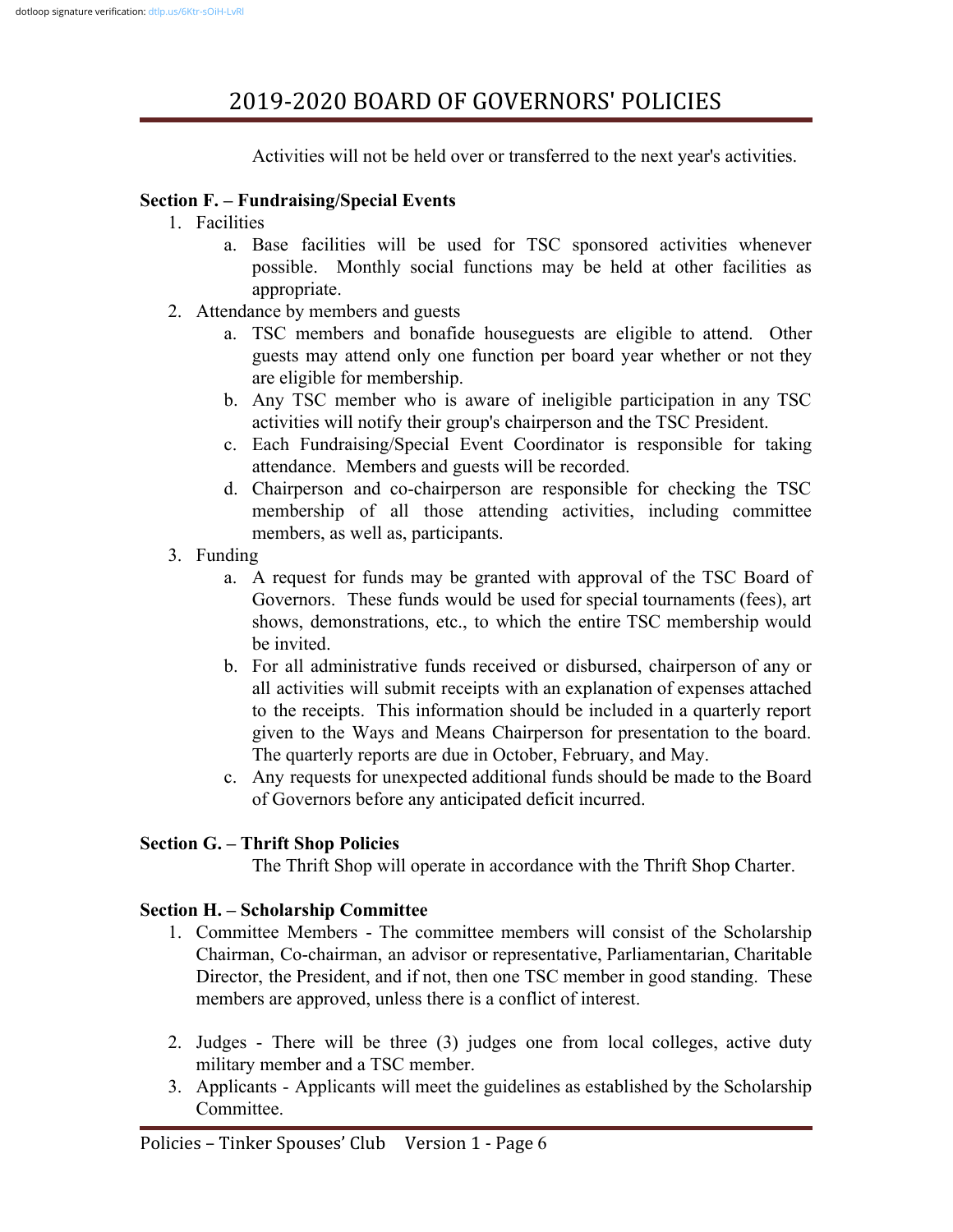- 4. Policies Policies of the Scholarship Committee will be approved and implemented by the Board of Governors.
- 5. Scholarship recipients will be awarded based off criterias set by the scholarship committee. TSC Scholarships are a not a Merit Based scholarship program. The intent of the scholarship program is to assist military and TSC members with the financial burden of continued education.
- 6. Scholarship awards can range from \$100 to \$1500, based off the committees rank system.

## *ARTICLE II - ITEMS REQUIRING APPROVAL*

The following items will require approval/consultation with the  $72<sup>d</sup>$  Air Base Wing Commander.

- 1. All merchandise and ticket sales sponsored by the TSC.
- 2. Base policies in regard to salesmen, use of government buildings, agents from off base, etc.
- 3. Donations to Force Support Squadron supported activities.
- 4. Insurance coverage types and amounts as deemed appropriate by the  $72<sup>d</sup>$  Air Base Wing Commander.
- 5. Requests for fundraising events must be submitted, in writing, to the Parliamentarian and President. That request will then be forwarded by the Parliamentarian to the legal office for approval.

## *ARTICLE III - PROPERTIES OF THE TSC*

**Section A. –** TSC properties may be used by TSC members for special unit functions held at the Tinker Club. Arrangements must be made through the Operations Director. The user is responsible for the proper care of such TSC properties, and the user is responsible for any damages.

**Section <b>B.** – Decorations that can be reused should be given to the Operations Director for storage and future use.

## *ARTICLE IV – GIFTS AND TOKENS OF APPRECIATION*

Gifts and Tokens of Appreciation will be purchased with funds from the Operations Fund only. The Operations Treasurer shall verify that funds are available and budgeted every year.

### **Section A. – Board of Governors**

1. The out-going President will receive an appropriate token of appreciation not to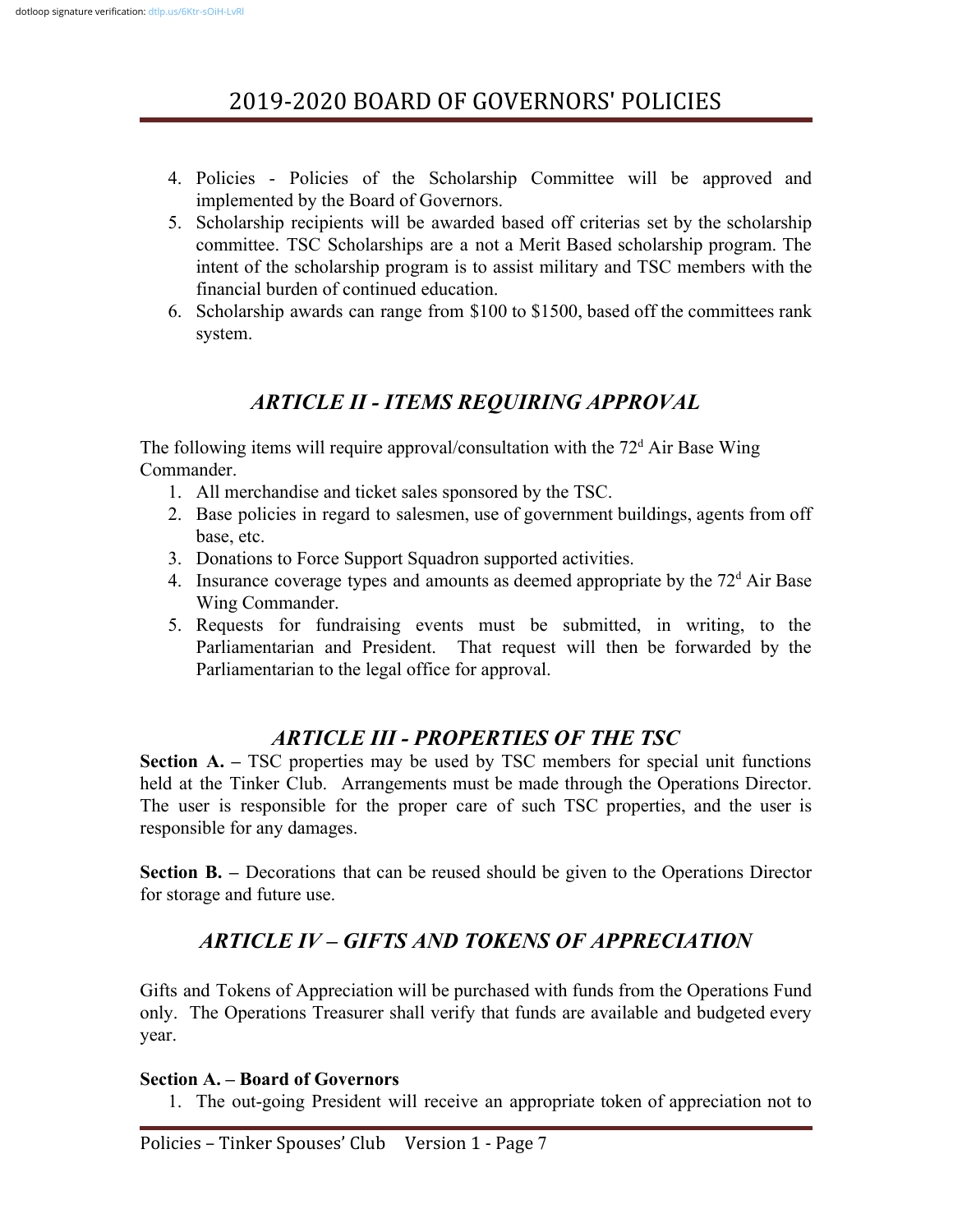exceed IRS and AFI regulations.

- 2. The outgoing Executive Board will receive an appropriate token not to exceed IRS and AFI regulations.
- 3. Flowers or an appropriate token not to exceed \$40.00, plus the cost of delivery services will be sent or given if there is hospitalization for three (3) or more days.
- 4. Flowers or a donation not to exceed \$40.00, plus the cost of delivery, will be sent if there is a death of a Board member or a member of the immediate family.

### **Section B. - Advisors**

- 1. If an advisor is hospitalized for three (3) or more days, flowers or an appropriate token not to exceed \$40.00, plus the cost of delivery services, will be sent.
- 2. When an Honorary President or Advisor departs, a token of appreciation, not to exceed IRS and AFI regulations will be given.

## **Section C. – Members of the TSC**

- 1. If there is hospitalization or death of a member or death in the immediate family, the President will send a card. If there is the death of a member, the President may send flowers not to exceed \$40.00, plus the cost of delivery services.
- 2. If there is a birth to a member or members' spouse, the Hail and Farewell chairperson will send a gift not to exceed \$5.00 , pending availability of funds.
- 3. When a member is welcomed and/or farewelled, the Hail and Farewell chairperson will provide a gift not to exceed \$5.00 , pending availability of funds.

## **Section D. – Manager and Staff of the Tinker Club**

- 1. Appropriate cards will be given.
- 2. Gifts of appreciation will be given at the discretion of the Board.

### **Section E. – Speakers**

- 1. Appropriate cards (i.e. Thank You cards) will be given.
- 2. Gifts will be given to the Speakers at the discretion of the President, with approval from the majority of elected officers.

## *ARTICLE V – MISCELLANEOUS POLICIES*

### **Section A. – Annual Dues**

No refunds will be given on annual dues after December  $31<sup>st</sup>$  of that board year. Prorated refunds will be assessed at \$5 per month. Special circumstances will be approved in advance by the Membership Chairperson, Operations Director, and President.

### **Section B. – Membership List**

It is against Air Force policy to provide TSC membership lists to parties other than TSC members. TSC membership lists are strictly for TSC business and should be considered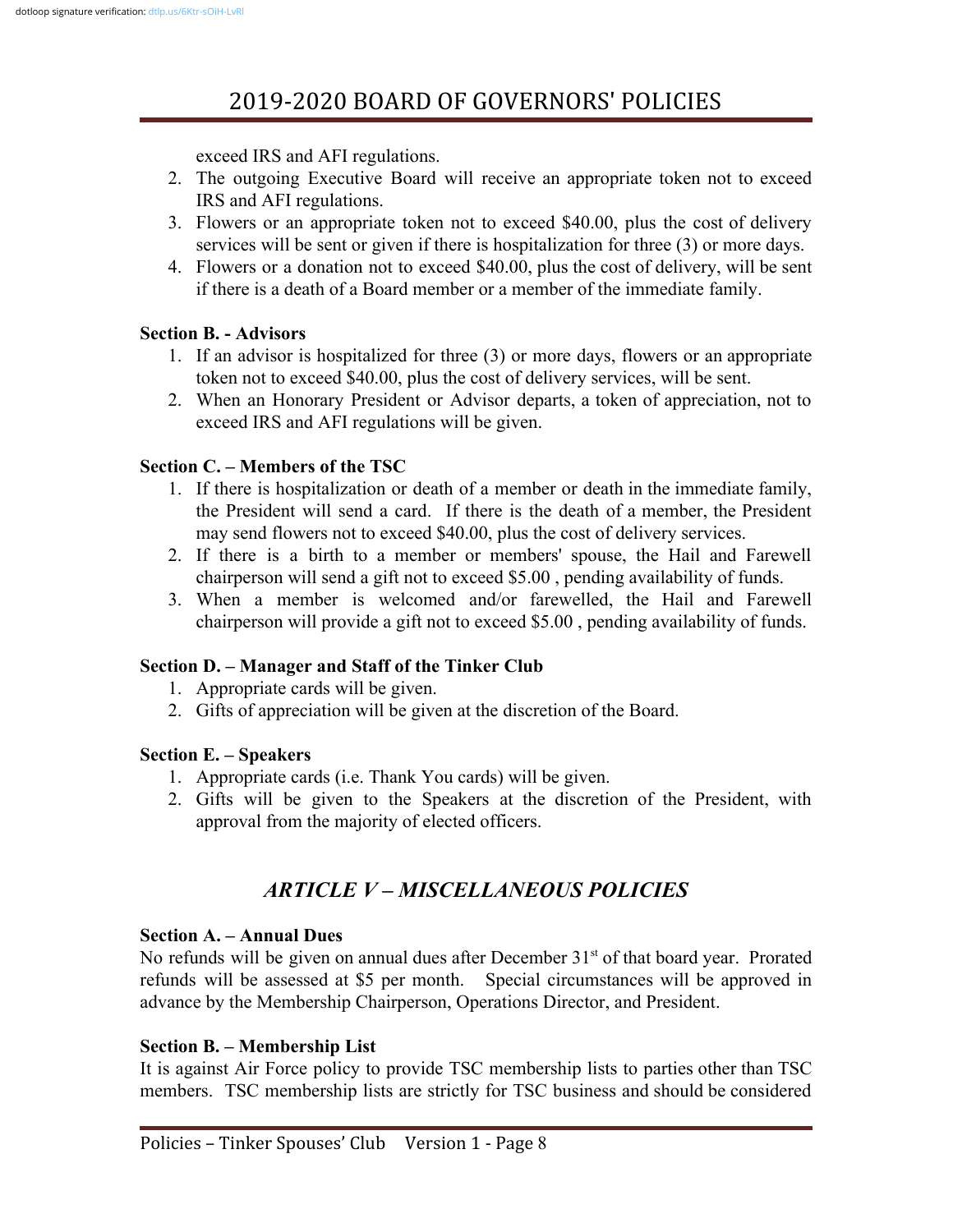confidential material and handled with care.

#### **Section C. – Child Care**

- 1. 50% of child care fees will be paid from TSC funds for children using Base Child Care Center or other daycare approved by the TSC Board, including private child caregivers, while their parent (TSC Board members only) attends board meetings. A Child Care Reimbursement Form must be submitted to and approved by the Executive Board. Once the budgeted amount for child care is reached, funds will no longer be approved. Priority will be given to Board Members with deployed spouses.
- 2. For the enjoyment of other members, children over the age of six (6) months are not permitted at evening socials, unless a nursing mother is present.

#### **Section D. – Function Eligibility**

In order to be eligible to participate in membership only functions, membership is bestowed upon collections of dues (Cash) or processing of paper (check or money order). Bonafide exceptions will be made by the Executive Board.

#### **Section E. – Treasurers' Financial Records**

The Operations Treasurer and Charitable Treasurer will submit financial records, including Operations Fund and Charitable Fund, Reserve Fund, and Thrift Shop records, for the annual audit/review at the end of May. In the event the Treasurers cannot finish their terms of office; the books shall be audited before they are turned over to their successors. The President will keep a copy of the audit in his/her records and post a copy on the TSC bulletin board at the Tinker Club.

#### **Section F. – Policy Revision Approval.**

The Board of Governors' Policies may be revised by a majority vote of the Board of Governors.

## dotlo**o**p verified<br>Cat Kosmala EPPJ-BMSW-HFCV-V2WN

Tinker Spouses' Club Tinker Spouses' Club P.O. Box 45616 P.O. Box 45616 Tinker AFB, OK 73145 Tinker AFB, OK 73145



Kat Kosmala, President **Hayley Duque, Parliamentarian** 

Ratified by Membership Date: